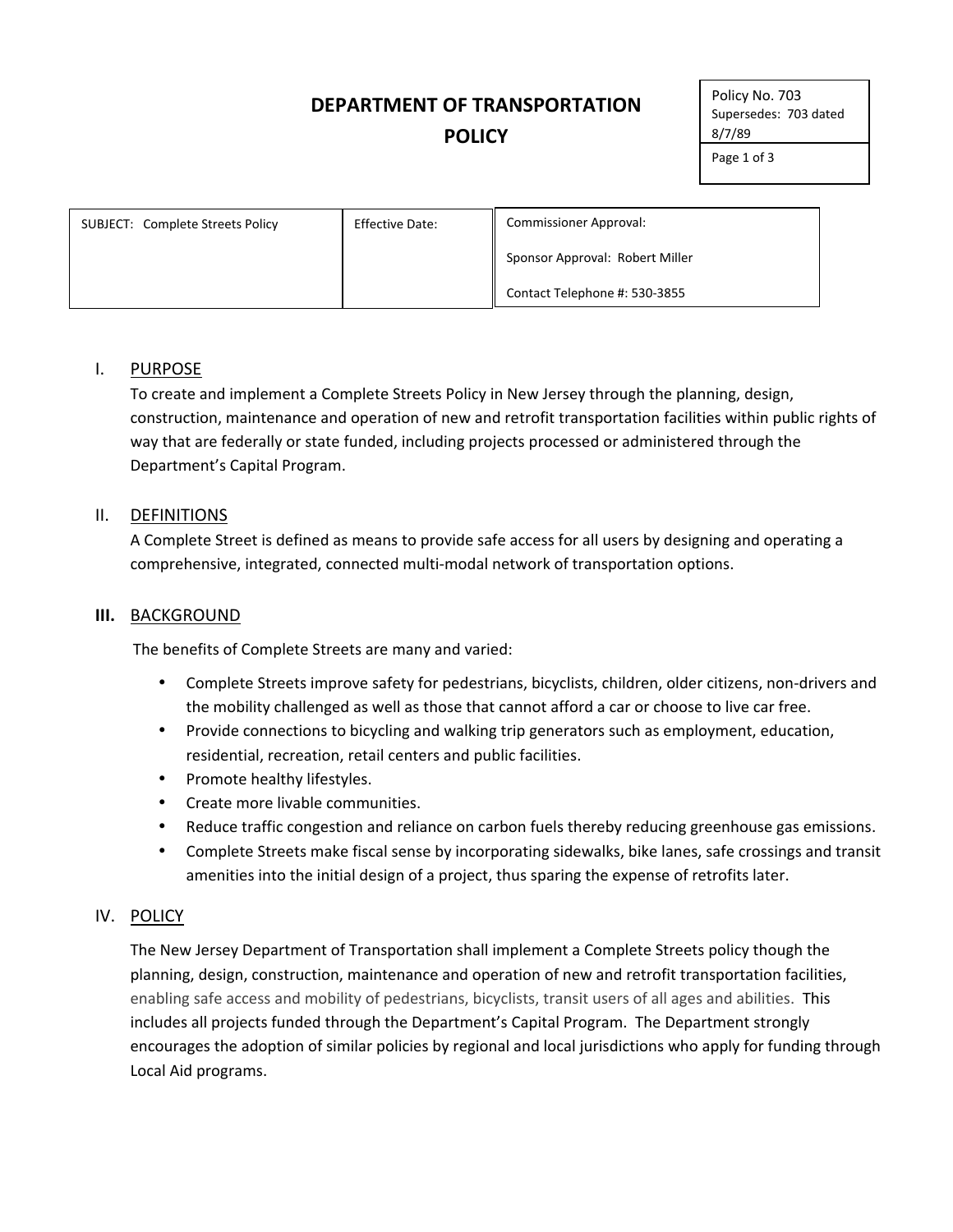# **DEPARTMENT
OF
TRANSPORTATION POLICY**

| Policy No. 703 |  |
|----------------|--|
|----------------|--|

Page
2
of
3

SUBJECT:

NJDOT
Complete
Streets
Policy Effective
Date:

- 1. Create
a
comprehensive,
integrated,
connected
multi‐modal
network
by
providing connections to
bicycling
and
walking
trip
generators
such
as
employment,
education,
residential, recreational and public facilities, as well as retail and transit centers.
- 2. Provide
safe
and
accessible
accommodations
for
existing
and
future
pedestrian, bicycle
and
transit
facilities.
- 3. Establish
a
checklist
of
pedestrian,
bicycle
and
transit
accommodations
such
as accessible
sidewalks
curb
ramps,
crosswalks,
countdown
pedestrian
signals,
signs, median refuges, curb extensions, pedestrian scale lighting, bike lanes, shoulders and bus
shelters
with
the
presumption
that
they
shall
be
included
in
each
project
unless supporting
documentation
against
inclusion
is
provided
and
found
to
be
justifiable.
- 4. Additionally, in rural areas, paved shoulders or a multi-use path shall be included in all new construction
and reconstruction
projects
on
roadways
used
by
more
than
1,000
vehicles
per
day. Paved shoulders provide safety and operational advantages for all road users. Shoulder rumble strips are not recommended when used by bicyclists, unless there is a minimum clear path of four feet in which a bicycle may safely operate. If there is evidence of heavy pedestrian usage
then
sidewalks
shall
be
considered
in
the
project.
- 5. Establish a procedure to evaluate resurfacing projects for complete streets inclusion according to length of
project,
local
support, environmental
constraints,
right‐of‐way
limitations,
funding
resources
and bicycle
and/or
pedestrian
compatibility.
- 6. Transportation facilities are long-term investments that shall anticipate likely future demand for bicycling and
walking facilities
and
not
preclude
the
provision
of
future
improvements.
- 7. Address the need for bicyclists and pedestrians to cross corridors as well as travel along them. Even where bicyclists and pedestrians may not commonly use a particular travel corridor that is being improved or constructed, they will likely need to be able to cross that corridor safely and conveniently. Therefore,
the
design
of
intersections,
interchanges
and
bridges
shall
accommodate
bicyclists
and pedestrians
in
a
manner
that
is
safe,
accessible
and
convenient.
- 8. Design bicycle and pedestrian facilities to the best currently available standards and practices including the New Jersey Roadway Design Manual, the AASHTO Guide for the Development of Bicycle Facilities, AASHTO's
Guide
for
the
Planning,
Design
and
Operation
of
Pedestrian
Facilities,
the
Manual
of
Uniform Traffic
Control
Devices
and
others
as
related.